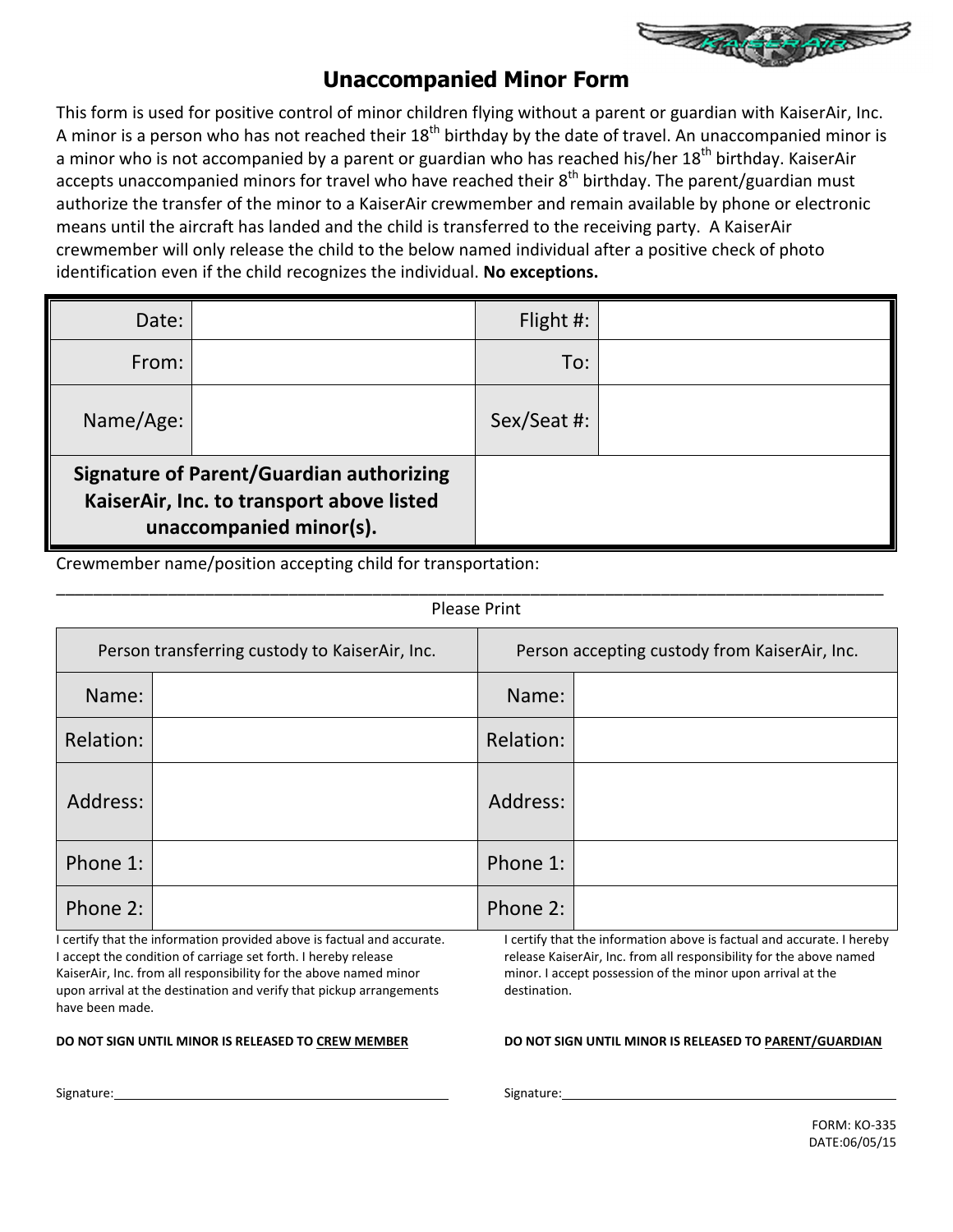

## **Unaccompanied Minor Form**

# **Instructions for KO-335**

| <b>Purpose</b>                                    | <b>Location on Form</b> | <b>Person Responsible for</b><br><b>Completing</b> |
|---------------------------------------------------|-------------------------|----------------------------------------------------|
| Flight/Child Information                          | Top half                | LFA                                                |
| Parent/Guardian Authorizing<br>Signature          | Top                     | Parent/Guardian                                    |
| Person transferring custody to<br>KaiserAir, Inc. | <b>Bottom Left</b>      | Adult. Retained by LFA and provided<br>to PIC.     |
| Person accepting custody from<br>KaiserAir, Inc.  | <b>Bottom Right</b>     | Adult. Retained by LFA and provided<br>to PIC.     |

|                 | <b>Item Label</b>           | Data to be Entered                                              |  |
|-----------------|-----------------------------|-----------------------------------------------------------------|--|
|                 | Date                        | Local date                                                      |  |
| $\overline{2}$  | Flight #                    | Assigned trip number                                            |  |
| 3               | ICAO 4 letter ID<br>From/To |                                                                 |  |
| 4               | Name/Age                    | Name and age of Unaccompanied Minor                             |  |
| Sex/Seat#<br>5  |                             | Male/Female and location in aircraft                            |  |
| 6               | Parent/Guardian Signature   | Signature of person authorizing minor to travel                 |  |
|                 | <b>Name</b>                 | Name of person releasing/accepting child                        |  |
| 8               | Relation                    | Relationship of adult to this child                             |  |
| 9               | Address                     | Street, city, state, zip of person releasing/accepting<br>child |  |
| 10              | Phone 1/2                   | Two contact phone numbers for person                            |  |
|                 |                             | releasing/accepting child.                                      |  |
| 11<br>Signature |                             | Signature of person accepting/releasing child                   |  |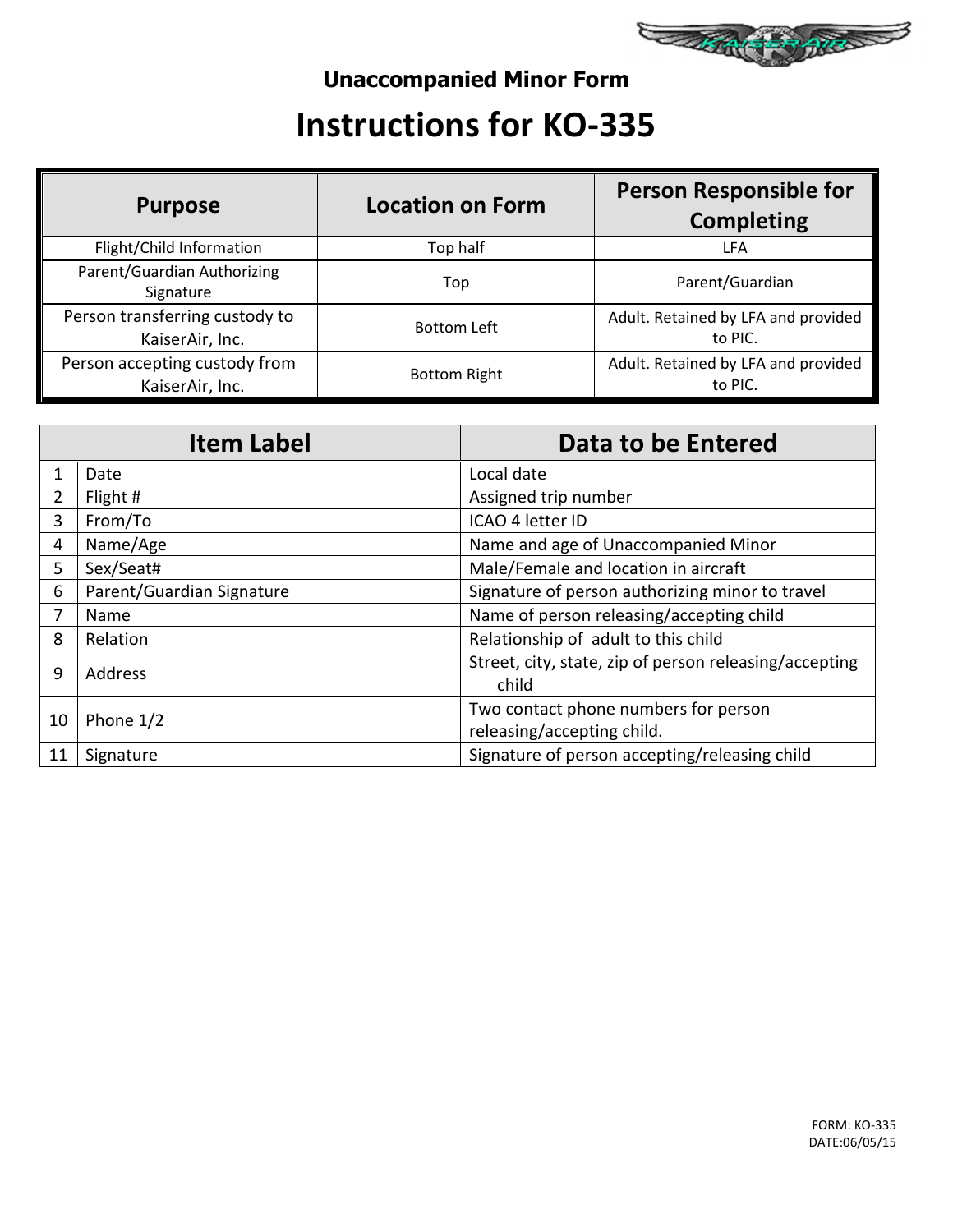

### **Unaccompanied Minor Form**

This form is used for positive control of minor children flying without a parent or guardian with KaiserAir, Inc. A minor is a person who has not reached their  $18<sup>th</sup>$  birthday by the date of travel. An unaccompanied minor is a minor who is not accompanied by a parent or guardian who has reached his/her 18<sup>th</sup> birthday. KaiserAir accepts unaccompanied minors for travel who have reached their  $8<sup>th</sup>$  birthday. The parent/guardian must authorize the transfer of the minor to a KaiserAir crewmember and remain available by phone or electronic means until the aircraft has landed and the child is transferred to the receiving party. A KaiserAir crewmember will only release the child to the below named individual after a positive check of photo identification even if the child recognizes the individual. **No exceptions.**

| Date:                                                                                                                   | $\left( 1\right)$ | Flight $\#$ : | $\left( 2\right)$ |
|-------------------------------------------------------------------------------------------------------------------------|-------------------|---------------|-------------------|
| From:                                                                                                                   | (3)               | To:           | (3)               |
| Name/Age:                                                                                                               | $\left( 4\right)$ | Sex/Seat #:   | (5)               |
| <b>Signature of Parent/Guardian authorizing</b><br>KaiserAir, Inc. to transport above listed<br>unaccompanied minor(s). |                   | (6)           |                   |

Crewmember name/position accepting child for transportation:

| <b>Please Print</b>                            |      |                                               |      |
|------------------------------------------------|------|-----------------------------------------------|------|
| Person transferring custody to KaiserAir, Inc. |      | Person accepting custody from KaiserAir, Inc. |      |
| Name:                                          | (7)  | Name:                                         | (7)  |
| Relation:                                      | (8)  | Relation:                                     | (8)  |
| Address:                                       | (9)  | Address:                                      | (9)  |
| Phone 1:                                       | (10) | Phone 1:                                      | (10) |
| Phone 2:                                       | (10) | Phone 2:                                      | (10) |

I certify that the information provided above is factual and accurate. I accept the condition of carriage set forth. I hereby release KaiserAir, Inc. from all responsibility for the above named minor upon arrival at the destination and verify that pickup arrangements have been made.

DO NOT SIGN UNTIL MINOR IS RELEASED TO CREW MEMBER

I certify that the information above is factual and accurate. I hereby release KaiserAir, Inc. from all responsibility for the above named minor. I accept possession of the minor upon arrival at the destination.

DO NOT SIGN UNTIL MINOR IS RELEASED TO PARENT/GUARDIAN

Signature: (11)

Signature: (11)